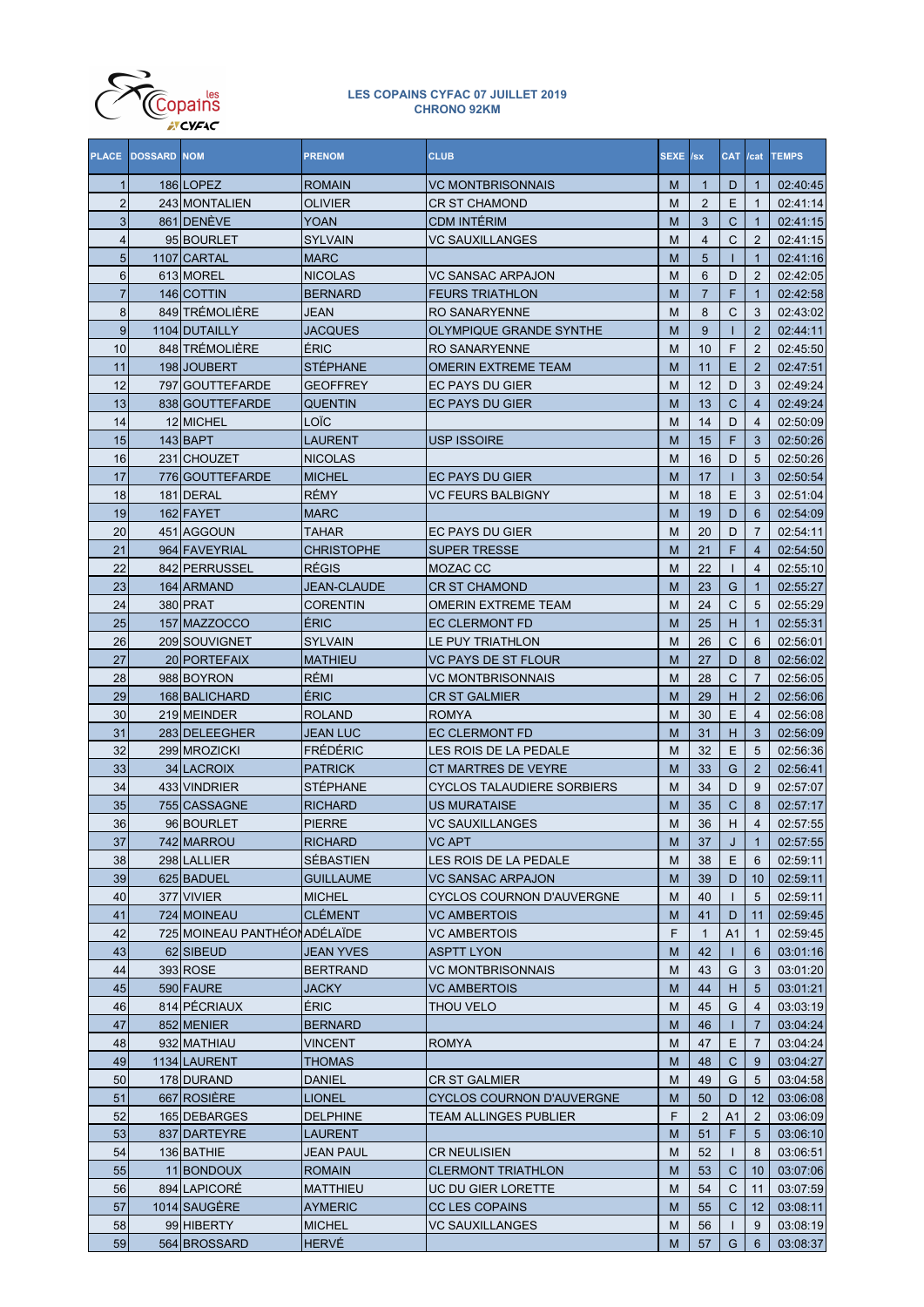

|     | PLACE DOSSARD NOM |                | <b>PRENOM</b>      | <b>CLUB</b>                    | <b>SEXE</b> | /sx            | <b>CAT</b>     | /cat           | <b>TEMPS</b> |
|-----|-------------------|----------------|--------------------|--------------------------------|-------------|----------------|----------------|----------------|--------------|
| 60  |                   | 77 BIGNON      | JACKIE             |                                | M           | 58             |                | 10             | 03:09:11     |
| 61  |                   | 963 TALON      | <b>ADRIEN</b>      |                                | M           | 59             | <b>NC</b>      | $\mathbf{1}$   | 03:09:29     |
| 62  |                   | 826 BOURACHOT  | <b>ÉLODIE</b>      |                                | F           | 3              | A <sub>1</sub> | 3              | 03:10:22     |
| 63  |                   | 710 BERTIN     | <b>PASCAL</b>      | <b>ACMV VENISSIEUX</b>         | M           | 60             | Ε              | 8              | 03:10:52     |
| 64  |                   | 154 SALLARD    | <b>DANIEL</b>      | <b>EC CLERMONT FD</b>          | M           | 61             | J              | $\overline{2}$ | 03:11:11     |
| 65  |                   | 864 LONGEN     | <b>VINCENT</b>     | <b>CDM INTERIM</b>             | M           | 62             | C              | 13             | 03:11:37     |
| 66  |                   | 762 DURU       | <b>CLOTHILDE</b>   | <b>MELUN CYCLISME</b>          | F           | $\overline{4}$ | A <sub>3</sub> | $\mathbf{1}$   | 03:12:06     |
| 67  |                   | 363 VEYRIÈRE   | <b>SÉBASTIEN</b>   |                                | M           | 63             | $\mathsf{C}$   | 14             | 03:12:07     |
| 68  |                   | 691 BESSERVE   | <b>JEAN-PIERRE</b> | <b>TAC CYCLO</b>               | M           | 64             | J              | 3              | 03:12:09     |
| 69  |                   | 1125 ABRIAL    | <b>EMMANUEL</b>    |                                | M           | 65             | D              | 13             | 03:12:11     |
| 70  |                   | 506 BARONI     | <b>CÉDRIC</b>      | <b>TEAM SANOFI VERTOLAYE</b>   | M           | 66             | E              | 9              | 03:12:12     |
| 71  |                   | 400 BOURGEAY   | <b>SERGE</b>       | <b>VC MONTBRISONNAIS</b>       | M           | 67             | G              | $\overline{7}$ | 03:14:06     |
| 72  |                   | 880 MÉNÉTRIEUX | <b>BRUNO</b>       |                                | M           | 68             |                | 11             | 03:15:00     |
| 73  |                   | 329 PENLOU     | <b>CHRISTOPHE</b>  |                                | M           | 69             | F              | 6              | 03:15:00     |
| 74  |                   | 1106 CHOMETTE  | <b>CYRIL</b>       |                                | M           | 70             | E              | 10             | 03:15:01     |
| 75  |                   | 321 AURY       | <b>JEAN-MARC</b>   |                                | M           | 71             | Ε              | 11             | 03:15:01     |
| 76  |                   | 63 MONTAUD     | <b>DANIEL</b>      | AS ST JUNIEN CYCLO             | M           | 72             | J              | $\overline{4}$ | 03:15:01     |
| 77  |                   | 680 LAMBERT    | <b>TANGUY</b>      | SOCIÉTÉ FROMAGÈRE DU LIVRADOIS | M           | 73             | C              | 15             | 03:15:04     |
| 78  |                   | 823 AVON       | <b>ÉTIENNE</b>     |                                | M           | 74             | C              | 16             | 03:15:08     |
| 79  |                   | 66 KRELEGER    | <b>MARCEL</b>      | <b>USP ISSOIRE</b>             | M           | 75             | н              | 6              | 03:15:08     |
| 80  |                   | 938 PLAQUIN    | <b>CÉCILE</b>      | <b>CLERMONT TRIATHLON</b>      | F           | 5              | A1             | $\overline{4}$ | 03:16:34     |
| 81  |                   | 981 ROTA       | <b>FRANCK</b>      |                                | M           | 76             | F              | $\overline{7}$ | 03:16:38     |
| 82  |                   | 865 DUCHER     | ÉRIC               | <b>CDM INTÉRIM</b>             | M           | 77             | H              | $\overline{7}$ | 03:16:44     |
| 83  |                   | 306 JOURDAN    | <b>MATHIEU</b>     | MARSAC ÇA ROULE                | M           | 78             | C              | 17             | 03:17:04     |
| 84  |                   | 309 MERLE      | <b>MORGAN</b>      | <b>MARSAC ÇA ROULE</b>         | M           | 79             | C              | 18             | 03:17:04     |
| 85  |                   | 1121 RIGAUD    | <b>LAURENT</b>     |                                | M           | 80             | F              | 8              | 03:17:06     |
| 86  |                   | 878 LIBEYRE    | <b>FABRICE</b>     |                                | M           | 81             | F              | 9              | 03:17:07     |
| 87  |                   | 401 REGNY      | ANDRÉ              |                                | M           | 82             | J              | 5              | 03:18:04     |
| 88  |                   | 14 DUMAS       | <b>SOPHIE</b>      | <b>GMC 38</b>                  | F           | $6\phantom{1}$ | A <sub>1</sub> | 5              | 03:18:12     |
| 89  |                   | 1122 BORDONNÉ  | <b>OLIVIER</b>     | <b>ESPERANCE CEYRATOISE</b>    | M           | 83             | D              | 14             | 03:18:13     |
| 90  |                   | 379 COURT      | <b>CLAUDE</b>      |                                | M           | 84             | н              | 8              | 03:18:21     |
| 91  |                   | 643 ARTAUD     | <b>PATRICE</b>     |                                | M           | 85             |                | 12             | 03:18:44     |
| 92  |                   | 296 LEMBLÉ     | <b>ANTONIN</b>     |                                | M           | 86             | D              | 15             | 03:19:05     |
| 93  |                   | 899 SOARÉS     | <b>PASCAL</b>      |                                | M           | 87             | F              | 10             | 03:19:31     |
| 94  |                   | 301 ROUSSEL    | THIERRY            | LES ROIS DE LA PEDALE          | M           | 88             | F              | 11             | 03:19:32     |
| 95  |                   | 589 VIALLE     | <b>ROMAIN</b>      | <b>VC AMBERTOIS</b>            | M           | 89             | D              | 16             | 03:19:58     |
| 96  |                   | 765 PUENTES    | <b>NICOLAS</b>     |                                | M           | 90             | C              | 19             | 03:20:19     |
| 97  |                   | 473 MARCHAND   | <b>ÉRIC</b>        | UC FOREZ 42                    | M           | 91             | X              | $\mathbf{1}$   | 03:20:59     |
| 98  |                   | 472 BAYON      | <b>YVES</b>        | UC FOREZ 42                    | M           | 92             | Y              | $\mathbf{1}$   | 03:20:59     |
| 99  |                   | 264 DEJAX      | <b>JEFFREY</b>     | <b>TEAM 2 WHEELS</b>           | М           | 93             | C              | 20             | 03:21:31     |
| 100 |                   | 322 CATHERINE  | <b>FRÉDÉRIC</b>    | <b>CHALON TRIATHLON CLUB</b>   | M           | 94             | Ε              | 12             | 03:21:34     |
| 101 |                   | 434 CORTES     | <b>MICHEL</b>      | <b>VC MACLAS</b>               | М           | 95             | J              | 6              | 03:21:56     |
| 102 |                   | 636 BOURRICANT | JEAN-CLAUDE        | <b>CSADN ROANNE MABLY</b>      | М           | 96             | J              | $\overline{7}$ | 03:22:43     |
| 103 |                   | 425 GRANGIER   | <b>FRÉDÉRIC</b>    | <b>FAVIER GROUP</b>            | М           | 97             | Е              | 13             | 03:23:59     |
| 104 |                   | 108 HATON      | CHRISTIAN          |                                | М           | 98             | J              | 8              | 03:24:00     |
| 105 |                   | 836 PERRUSSEL  | <b>SABINE</b>      | MOZAC CC                       | F.          | $\overline{7}$ | A3             | 2              | 03:24:00     |
| 106 |                   | 130 CHEVÉ      | <b>PATRICK</b>     | <b>CC CORNEILHAN</b>           | M           | 99             | J              | 9              | 03:25:00     |
| 107 |                   | 733 LEVASSEUR  | <b>JEAN-PIERRE</b> | <b>AURA CYCLISME</b>           | M           | 100            |                | 13             | 03:25:01     |
| 108 |                   | 282 LEBRETON   | ANDRÉ              | EC CLERMONT FD                 | М           | 101            | J              | 10             | 03:25:58     |
| 109 |                   | 455 ROUGEMONT  | <b>GILBERT</b>     |                                | M           | 102            | J              | 11             | 03:26:38     |
| 110 |                   | 961 CHAMBON    | <b>ANTOINE</b>     |                                | M           | 103            | С              | 21             | 03:26:42     |
| 111 |                   | 1080 FONTANE   | JÉRÉMY             | <b>TEAM ST BONNET</b>          | M           | 104            | D              | 17             | 03:26:43     |
| 112 |                   | 801 CLAUSTRE   | <b>DIDIER</b>      | TEAM SANOFI VERTOLAYE          | M           | 105            | н              | 9              | 03:26:43     |
| 113 |                   | 480 LAFONT     | <b>DYLAN</b>       | TEAM SANOFI VERTOLAYE          | M           | 106            | C              | 22             | 03:27:36     |
| 114 |                   | 515 DOUBRE     | THIERRY            | AC COMITE AUVERGNE             | M           | 107            | G              | 8              | 03:28:43     |
| 115 |                   | $541$ SÈVE     | <b>RENÉ</b>        | <b>VC FIRMINY</b>              | M           | 108            | J              | 12             | 03:28:43     |
| 116 |                   | 318 TALON      | <b>NICOLAS</b>     | CYCLOS COURNON D'AUVERGNE      | M           | 109            | Е              | 14             | 03:29:15     |
| 117 |                   | 352 BOITEUX    | <b>PASCAL</b>      | CT AULNATOIS                   | M           | 110            | G              | 9              | 03:29:42     |
| 118 |                   | 295 LE BERRE   | <b>PASCAL</b>      |                                | м           | 111            | F              | 12             | 03:29:56     |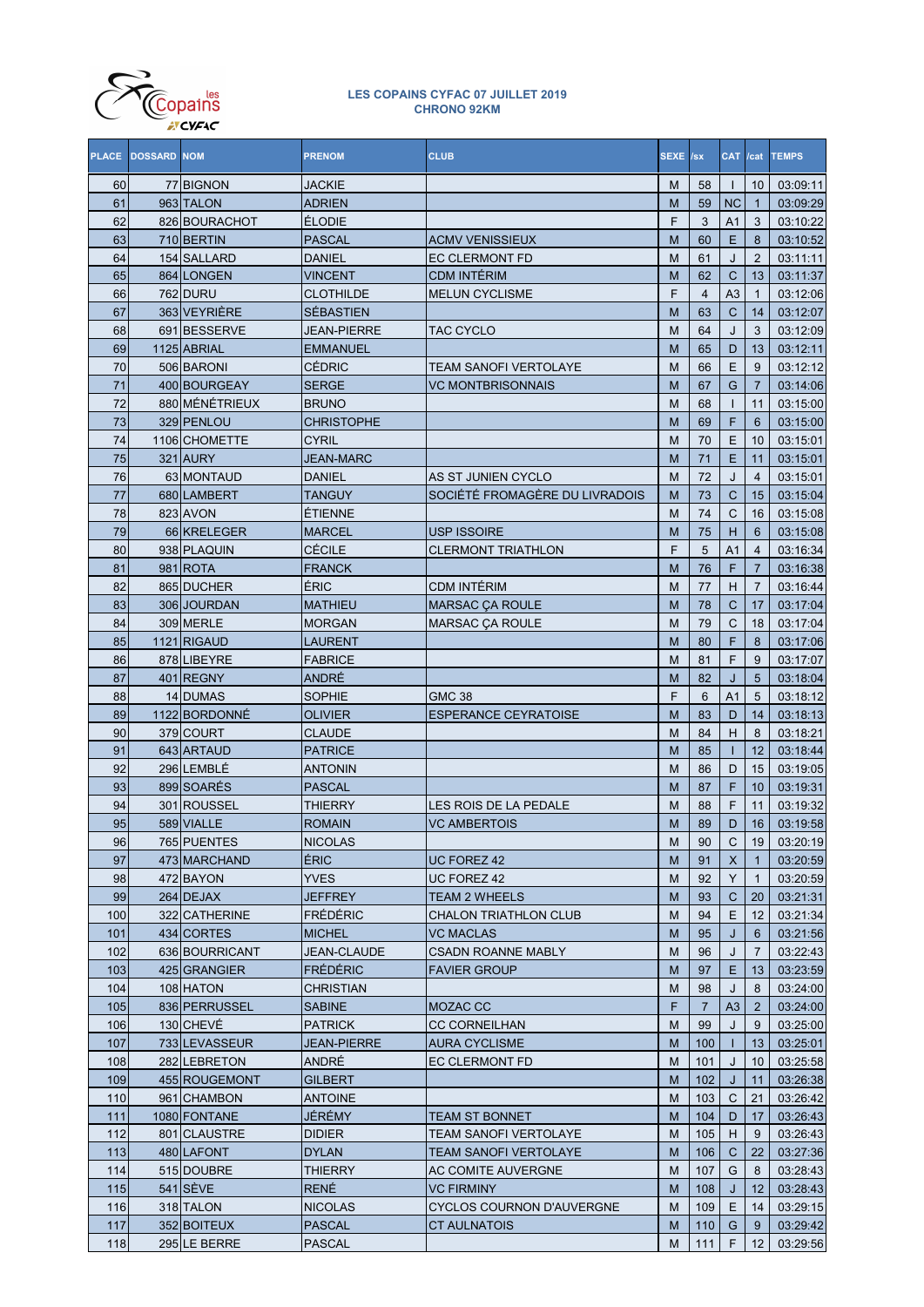

| <b>PLACE</b> | <b>DOSSARD NOM</b> |                           | <b>PRENOM</b>                   | <b>CLUB</b>                      | <b>SEXE</b> | $\sqrt{sx}$ | <b>CAT</b>          | /cat           | <b>TEMPS</b>         |
|--------------|--------------------|---------------------------|---------------------------------|----------------------------------|-------------|-------------|---------------------|----------------|----------------------|
| 119          |                    | 718 MORCILLO              | <b>HUGO</b>                     | <b>UZES VELO CLUB</b>            | M           | 112         | C                   | 23             | 03:29:58             |
| 120          |                    | 1037 CHÉROUK              | <b>PATRICE</b>                  |                                  | М           | 113         | E                   | 15             | 03:29:59             |
| 121          |                    | 949 GRANGER               | <b>GEORGES</b>                  |                                  | M           | 114         | н                   | 10             | 03:30:48             |
| 122          |                    | 1049 BATISSE              | <b>FLORIAN</b>                  |                                  | M           | 115         | C                   | 24             | 03:31:28             |
| 123          |                    | 355 MAUSSANG              | <b>LAURENT</b>                  | <b>UNIFRAX</b>                   | M           | 116         | G                   | 10             | 03:31:32             |
| 124          |                    | 314 POUZADOUX             | RÉMI                            | <b>MARSAC ÇA ROULE</b>           | M           | 117         | D                   | 18             | 03:31:49             |
| 125          |                    | 313 POUZADOUX             | <b>PHILIPPE</b>                 | <b>MARSAC ÇA ROULE</b>           | M           | 118         | G                   | 11             | 03:31:49             |
| 126          |                    | 567 FAUSSET               | YANNICK                         | <b>TEAM SANOFI VERTOLAYE</b>     | М           | 119         | F                   | 13             | 03:32:23             |
| 127          |                    | 1075 GOURGOUILHON         | <b>ROMAIN</b>                   | <b>TEAM ST BONNET</b>            | M           | 120         | D                   | 19             | 03:32:27             |
| 128          |                    | 90 BROCARD                | <b>LAURENT</b>                  | <b>VC SAUXILLANGES</b>           | М           | 121         | E                   | 16             | 03:32:52             |
| 129          |                    | 965 DUPUY                 | <b>MIREILLE</b>                 | AC ST REMY DE PROVENCE           | F           | 8           | A <sub>3</sub>      | 3              | 03:32:54             |
| 130          |                    | 1022 SAUVAGET             | <b>DAVID</b>                    |                                  | М           | 122         | D                   | 20             | 03:33:17             |
| 131          |                    | 665 BERAUD                | <b>JACQUES</b>                  |                                  | M<br>F      | 123         | н                   | 11             | 03:33:30             |
| 132<br>133   |                    | 923 BOULESTEIX            | <b>ÉLODIE</b><br><b>SYLVAIN</b> | PUISSANCE 3 COURNON              | M           | 9<br>124    | A <sub>1</sub><br>F | 6<br>14        | 03:33:33             |
| 134          |                    | 1127 FORCE<br>201 VINCENT | <b>SÉBASTIEN</b>                | <b>CYCLOS COURNON D'AUVERGNE</b> | M           | 125         | Ε                   | 17             | 03:34:03             |
| 135          |                    | 202 VINCENT               | <b>VÉRONIQUE</b>                | <b>CYCLOS COURNON D'AUVERGNE</b> | F           | 10          | A2                  | $\mathbf{1}$   | 03:34:43<br>03:34:44 |
| 136          |                    | 412 DELAGUILHAUMIE        | <b>VINCENT</b>                  | <b>TEAM SANOFI VERTOLAYE</b>     | M           | 126         | D                   | 21             | 03:36:41             |
| 137          |                    | 816 DUBOEUF               | <b>JEAN-MARC</b>                | <b>AC TARARE POPEY</b>           | M           | 127         |                     | 14             | 03:37:19             |
| 138          |                    | 293 MERGOIL               | <b>BRICE</b>                    | <b>CT MARTRES DE VEYRE</b>       | М           | 128         | Ε                   | 18             | 03:37:20             |
| 139          |                    | 140 AMALRIC               | <b>CLAUDE</b>                   | <b>CC CORNEILHAN</b>             | M           | 129         | J                   | 13             | 03:37:39             |
| 140          |                    | 862 FAURE                 | <b>BERNADETTE</b>               | <b>CDM INTÉRIM</b>               | F           | 11          | A <sub>3</sub>      | 4              | 03:37:39             |
| 141          |                    | 1004 CHARDON              | <b>GILLES</b>                   | <b>CC LES COPAINS</b>            | М           | 130         | G                   | 12             | 03:37:58             |
| 142          |                    | 94 ROCHE                  | <b>MATHILDE</b>                 | <b>VC SAUXILLANGES</b>           | F           | 12          | A <sub>1</sub>      | $\overline{7}$ | 03:39:44             |
| 143          |                    | 350 HATAT                 | <b>DANIEL</b>                   |                                  | M           | 131         | J                   | 14             | 03:39:50             |
| 144          |                    | 905 FONTIMPE              | <b>FRÉDÉRIC</b>                 | <b>CAP BOLLENE</b>               | M           | 132         | F                   | 15             | 03:39:52             |
| 145          |                    | 527 WALTER                | <b>MICHEL</b>                   |                                  | M           | 133         |                     | 15             | 03:39:52             |
| 146          |                    | 644 LEBLAY                | JULIEN                          |                                  | М           | 134         | D                   | 22             | 03:39:54             |
| 147          |                    | 511 PETON WALTER          | <b>JULIEN</b>                   |                                  | M           | 135         | D                   | 23             | 03:39:55             |
| 148          |                    | 376 CELSI                 | <b>PHILIPPE</b>                 |                                  | М           | 136         | F                   | 16             | 03:40:55             |
| 149          |                    | 248 LAMBOLEY              | <b>JEAN PAUL</b>                |                                  | M           | 137         | J                   | 15             | 03:41:14             |
| 150          |                    | 835 COMPAGNON             | <b>BRUNO</b>                    |                                  | М           | 138         | G                   | 13             | 03:41:31             |
| 151          |                    | 648 FOUÉTILLOU            | <b>FRANCIS</b>                  |                                  | M           | 139         | J                   | 16             | 03:41:38             |
| 152          |                    | 874 VIDAL                 | <b>FABIENNE</b>                 | LE PUY TRIATHLON                 | F           | 13          | A2                  | $\overline{2}$ | 03:42:40             |
| 153          |                    | 646 MORLET                | <b>PASCAL</b>                   |                                  | M           | 140         | н                   | 12             | 03:43:00             |
| 154          |                    | 55 CAVET                  | <b>OLIVIER</b>                  | JOYEUSE PEDALE MONTEREAU         | М           | 141         | G                   | 14             | 03:43:20             |
| 155          |                    | 464 TOINARD               | <b>PATRICK</b>                  |                                  | M           | 142         | G                   | 15             | 03:43:56             |
| 156          |                    | 1129 MORIS                | <b>PASCAL</b>                   | <b>AC TREVOL</b>                 | M           | 143         | Н.                  | 13             | 03:44:12             |
| 157          |                    | 49 KRUGER                 | <b>ÉDOUARD</b>                  | <b>CS MONTERELAIS</b>            | M           | 144         |                     | 16             | 03:44:14             |
| 158          |                    | 424 JARRIX                | <b>CHRISTOPHE</b>               | OMERIN EXTREME TEAM              | M           | 145         | F                   | 17             | 03:45:01             |
| 159          |                    | 245 DUCROCQ               | <b>QUENTIN</b>                  | <b>TEAM CITIBIKE</b>             | M           | 146         | D                   | 24             | 03:45:42             |
| 160          |                    | 592 GARCIA                | <b>MATTHIAS</b>                 |                                  | M           | 147         | D                   | 25             | 03:45:48             |
| 161          |                    | 284 TOUNY                 | <b>CHRISTIAN</b>                | <b>EC CLERMONT FD</b>            | M           | 148         | J                   | 17             | 03:45:56             |
| 162          |                    | 735 BÉRARD                | <b>DOMINIQUE</b>                |                                  | M           | 149         |                     | 17             | 03:46:27             |
| 163          |                    | 107 ARTAUD                | <b>MICHEL</b>                   | <b>CYCLOS COURNON D'AUVERGNE</b> | M           | 150         |                     | 18             | 03:46:28             |
| 164          |                    | 982 PAGÉS                 | <b>PIERRE</b>                   | VC PAYS DE ST FLOUR              | М           | 151         | J                   | 18             | 03:46:57             |
| 165          |                    | 141 KOCHIAN               | <b>CATHERINE</b>                | <b>CC CORNEILHAN</b>             | F           | 14          | A2                  | 3              | 03:47:07             |
| 166          |                    | 226 LAFONT                | <b>DANIEL</b>                   | CYCLOS DU VELO MONTAGNARD        | М           | 152         | G                   | 16             | 03:48:01             |
| 167          |                    | 559 CHEVALLIER            | <b>LUC</b>                      |                                  | М           | 153         | G                   | 17             | 03:48:50             |
| 168          |                    | 432 HEULIN                | <b>SÉBASTIEN</b>                | AVENIR CYCLISTE ETAULAIS         | М           | 154         | Ε                   | 19             | 03:48:53             |
| 169          |                    | 471 DAMANGE               | JEAN PIERRE                     | <b>VC TOURS</b>                  | M           | 155         | J                   | 19             | 03:48:58             |
| 170          |                    | 187 TIXIER                | LAURENT                         | <b>EC CLERMONT FD</b>            | М           | 156         | F                   | 18             | 03:49:00             |
| 171          |                    | 232 BUSSET                | CHRISTOPHE                      |                                  | М           | 157         | D                   | 26             | 03:49:35             |
| 172          |                    | 504 DUPUIS                | <b>ÉRIC</b>                     | <b>TEAM SANOFI VERTOLAYE</b>     | M           | 158         | н                   | 14             | 03:49:35             |
| 173          |                    | 998 GAZZOLA               | <b>JEAN PIERRE</b>              | CYCLOS COURNON D'AUVERGNE        | M           | 159         | J                   | 20             | 03:49:52             |
| 174          |                    | 188 BICARD                | YANN                            |                                  | М           | 160         | Ε                   | 20             | 03:50:07             |
| 175          |                    | 86 DELHAYE                | <b>STÉPHANE</b>                 | <b>VC SAUXILLANGES</b>           | М           | 161         | F                   | 19             | 03:50:08             |
| 176          |                    | 903 SOULEYRAS             | LAURENT                         |                                  | M           | 162         | F                   | 20             | 03:50:09             |
| 177          |                    | 101 BAUBET                | <b>DENIS</b>                    | <b>VC MAURIAC</b>                | M           | 163         | J                   | 21             | 03:50:11             |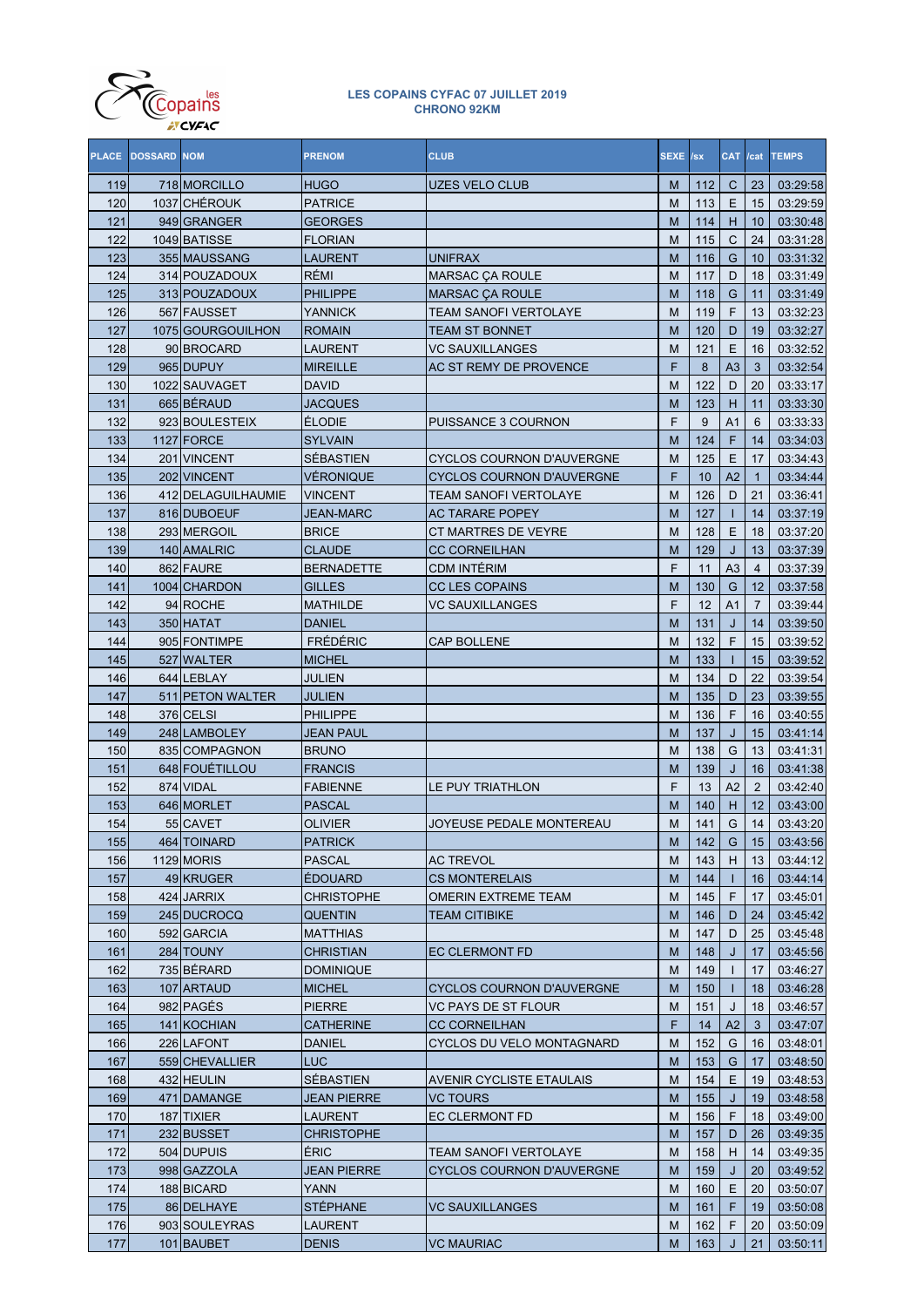

| <b>PLACE</b> | <b>DOSSARD NOM</b> |                           | <b>PRENOM</b>         | <b>CLUB</b>                                | <b>SEXE</b> | /sx        | <b>CAT</b>     | /cat           | <b>TEMPS</b>         |
|--------------|--------------------|---------------------------|-----------------------|--------------------------------------------|-------------|------------|----------------|----------------|----------------------|
| 178          |                    | 127 CELETTE               | VALÉRIE               |                                            | F           | 15         | A2             | $\overline{4}$ | 03:50:12             |
| 179          |                    | 69 BOHNKE                 | <b>GUNTER</b>         | <b>VC LAGNIEU</b>                          | M           | 164        | J              | 22             | 03:50:13             |
| 180          |                    | 924 PARGUEL               | <b>FRANCK</b>         |                                            | M           | 165        | G              | 18             | 03:50:48             |
| 181          |                    | 666 POYET                 | <b>ALBERT</b>         | <b>CYCLOS TALAUDIERE SORBIERS</b>          | M           | 166        | J              | 23             | 03:50:52             |
| 182          |                    | 907 ROCHE                 | <b>CATHERINE</b>      | NIMES CYCLISME PROVENCE 2 ROUES            | F           | 16         | A <sub>3</sub> | 5              | 03:51:30             |
| 183          |                    | 829 PONCET                | <b>FRANÇOIS</b>       |                                            | M           | 167        | D              | 27             | 03:52:54             |
| 184          |                    | 378 GOMEZ                 | <b>MARCEL</b>         | <b>VC MAURIAC</b>                          | M           | 168        | J              | 24             | 03:53:22             |
| 185          |                    | 369 HERBINIÈRE            | <b>DAVID</b>          |                                            | M           | 169        | E              | 21             | 03:53:22             |
| 186          |                    | 803 GROULD                | <b>BRIGITTE</b>       | VC ST GILLES CROIX DE VIE                  | F           | 17         | A <sub>3</sub> | 6              | 03:53:40             |
| 187          |                    | 595 BACHET                | <b>CHRISTIAN</b>      |                                            | M           | 170        | н              | 15             | 03:53:52             |
| 188          |                    | 919 RONDEL                | JEAN MARC             | AMIS DU VELO CHALAIN D'UZORE               | M           | 171        | н              | 16             | 03:53:52             |
| 189          |                    | 976 GENESTIER             | <b>CÉDRIC</b>         | SOCIÉTÉ FROMAGÈRE DU LIVRADOIS             | M           | 172        | D              | 28             | 03:53:53             |
| 190          |                    | 239 MOMOT                 | JEAN-MICHEL           | CT ST JUST ST RAMBERT                      | M           | 173        |                | 19             | 03:53:57             |
| 191          |                    | 953 ROMÉRO                | <b>DANIEL</b>         | <b>USP ISSOIRE</b>                         | M           | 174        | J              | 25             | 03:54:48             |
| 192          |                    | 682 KUJAWA                | <b>STÉPHANE</b>       | <b>FAC ANDREZIEUX</b>                      | M           | 175        | F              | 21             | 03:54:50             |
| 193          |                    | 830 CHAUSSINAND           | <b>ALPHONSE</b>       |                                            | M           | 176        | J              | 26             | 03:55:49             |
| 194          |                    | 1111 HÉBRARD              | <b>GUILLAUME</b>      |                                            | M           | 177        | D              | 29             | 03:55:49             |
| 195          |                    | 975 CHATAIN               | <b>ROBERT</b>         |                                            | M           | 178        | н              | 17             | 03:56:39             |
| 196          |                    | 548 LEBON                 | <b>DANIEL</b>         | <b>EC OISSEL</b>                           | M           | 179        |                | 20             | 03:56:39             |
| 197          |                    | 396 VERDIER               | THIERRY               |                                            | M           | 180        | G              | 19             | 03:57:00             |
| 198          |                    | 609 DUMAS<br>479 BRANDELY | <b>ROGER</b>          | CYCLO TALAUDIÈRE SORBIERS                  | M           | 181        | G              | 20<br>22       | 03:57:37             |
| 199          |                    |                           | <b>FRÉDÉRIC</b>       | <b>TEAM SANOFI VERTOLAYE</b>               | M           | 182        | Ε<br>F         |                | 03:57:55             |
| 200          |                    | 737 KIRSCH                | <b>FRANCOIS</b>       | CC GIATOIS                                 | M           | 183        |                | 22             | 03:57:56             |
| 201          |                    | 917 BOST                  | <b>MICHEL</b>         |                                            | M           | 184        | J              | 27             | 03:58:46             |
| 202<br>203   |                    | 914 GROS<br>918 FERRY     | FRÉDÉRIC<br>DOMINIQUE | <b>AC LIVRADOIS</b><br><b>AC LIVRADOIS</b> | M<br>M      | 185<br>186 | G              | 21<br>21       | 03:58:47<br>03:58:47 |
| 204          |                    | 18 MATHIEU                | <b>PASCAL</b>         | <b>USAM CLERMONT FD</b>                    | M           | 187        | H              | 18             | 03:59:10             |
| 205          |                    | 422 RODARY                | GÉRARD                |                                            | M           | 188        | J              | 28             | 03:59:52             |
| 206          |                    | 1007 MARTIN               | <b>PHILIPPE</b>       | <b>CC LES COPAINS</b>                      | M           | 189        | н              | 19             | 04:00:58             |
| 207          |                    | 877 BACONNIER             | <b>JEAN CLAUDE</b>    | <b>VC DU VELAY</b>                         | M           | 190        |                | 22             | 04:01:34             |
| 208          |                    | 876 SERRA                 | <b>ISABELLE</b>       | VC DU VELAY                                | F           | 18         | A <sub>3</sub> | $\overline{7}$ | 04:01:34             |
| 209          |                    | 428 PRAT                  | HERVÉ                 | <b>OMERIN EXTREME TEAM</b>                 | M           | 191        | D              | 30             | 04:01:35             |
| 210          |                    | 263 BERTHELOT             | <b>LAURENT</b>        | TEAM 2 WHEELS                              | M           | 192        | н              | 20             | 04:01:43             |
| 211          |                    | 290 MOREL                 | <b>PHILIPPE</b>       | <b>CO CHAMALIEROIS</b>                     | M           | 193        | J              | 29             | 04:02:03             |
| 212          |                    | 1065 SOURIMANT            | <b>NICOLAS</b>        |                                            | M           | 194        | C              | 25             | 04:02:05             |
| 213          |                    | 266 PRECIGOUT             | <b>MICKAËL</b>        | <b>TEAM 2 WHEELS</b>                       | M           | 195        | D              | 31             | 04:02:43             |
| 214          |                    | 937 CHACORNAC             | <b>ALAIN</b>          |                                            | M           | 196        | H              | 21             | 04:02:55             |
| 215          |                    | 539 BERGER                | <b>JEAN-LOUIS</b>     | ANC DUN LE PALESTEL                        | M           | 197        | J              | 30             | 04:03:15             |
| 216          |                    | 558 COUPAT                | <b>PIERRE</b>         |                                            | M           | 198        | F              | 23             | 04:03:31             |
| 217          |                    | 822 LAPORTE               | <b>FRANCOIS</b>       | <b>VC BOURGOIN JALLIEU</b>                 | M           | 199        |                | 23             | 04:03:54             |
| 218          |                    | 866 BRESSON               | JULIEN                | <b>CDM INTÉRIM</b>                         | M           | 200        | D              | 32             | 04:03:56             |
| 219          |                    | 892 PICARD-GUYOT          | <b>SOPHIE</b>         | <b>VS BRIVADOIS</b>                        | F           | 19         | A <sub>1</sub> | 8              | 04:04:38             |
| 220          |                    | 875 CHAMBON               | <b>CINDY</b>          | VC DU VELAY                                | F           | 20         | A1             | 9              | 04:05:44             |
| 221          |                    | 249 VILLENEUVE            | <b>XAVIER</b>         |                                            | M           | 201        | D              | 33             | 04:05:51             |
| 222          |                    | 573 MALCUS                | JEAN MICHEL           |                                            | F           | 21         | A <sub>3</sub> | 8              | 04:06:37             |
| 223          |                    | 532 TISSERAND             | JACQUES               |                                            | M           | 202        | J              | 31             | 04:06:38             |
| 224          |                    | 1063 ALMOUSSA             | ANTOINE               |                                            | M           | 203        | C              | 26             | 04:07:21             |
| 225          |                    | 54 OUDOT                  | <b>LIONEL</b>         | JOYEUSE PEDALE MONTEREAU                   | M           | 204        | J              | 32             | 04:07:25             |
| 226          |                    | 37 PATIN                  | LAURENT               |                                            | M           | 205        | F              | 24             | 04:09:50             |
| 227          |                    | 656 NABEIRO               | LUIS                  | <b>CT AULNATOIS</b>                        | M           | 206        | G              | 22             | 04:10:32             |
| 228          |                    | 499 MICHEL                | <b>MARIE CLAIRE</b>   |                                            | F           | 22         | A <sub>1</sub> | 10             | 04:10:53             |
| 229          |                    | 560 DAURIAT               | DOMINIQUE             |                                            | M           | 207        |                | 24             | 04:10:58             |
| 230          |                    | 311 CLÉMENÇAT             | JÉROME                | MARSAC ÇA ROULE                            | M           | 208        | D              | 34             | 04:11:01             |
| 231          |                    | 79 CONSTANT               | <b>ANNICK</b>         |                                            | F.          | 23         | A <sub>3</sub> | 9              | 04:11:30             |
| 232          |                    | 986 GIBELIN               | JEAN PAUL             | AC ST REMY DE PROVENCE                     | M           | 209        |                | 25             | 04:11:58             |
| 233          |                    | 172 BEIGNET               | MAGALI                |                                            | F           | 24         | A <sub>1</sub> | 11             | 04:12:03             |
| 234          |                    | 375 LABROSSE              | CHANTAL               | CYCLOS COURNON D'AUVERGNE                  | F           | 25         | A <sub>3</sub> | 10             | 04:12:04             |
| 235          |                    | 512 JOUBERT               | <b>THIERRY</b>        |                                            | M           | 210        | J              | 33             | 04:12:08             |
| 236          |                    | 1059 MONAT                | <b>THIERRY</b>        |                                            | M           | 211        | H              | 22             | 04:13:06             |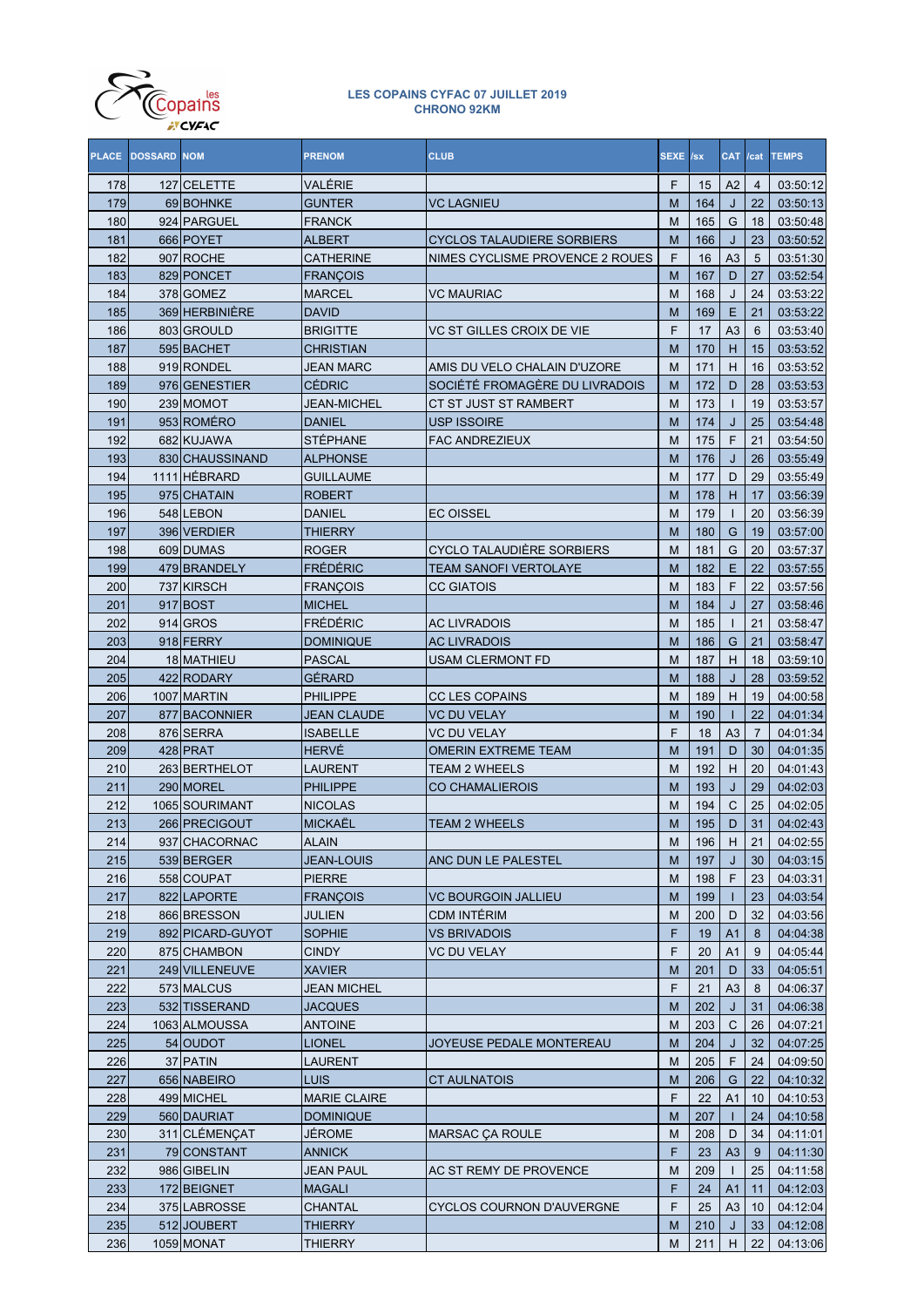

|     | PLACE DOSSARD NOM |                   | <b>PRENOM</b>        | <b>CLUB</b>                                     | SEXE /sx |     | <b>CAT</b>     | /cat           | <b>TEMPS</b> |
|-----|-------------------|-------------------|----------------------|-------------------------------------------------|----------|-----|----------------|----------------|--------------|
| 237 |                   | 1060 MONAT        | <b>CHRISTINE</b>     |                                                 | F        | 26  | A <sub>3</sub> | 11             | 04:13:08     |
| 238 |                   | 834 LÉVÊQUE       | VALÉRIE              |                                                 | F        | 27  | A2             | 5              | 04:14:09     |
| 239 |                   | 927 DURUPT        | <b>ANNE-LAURE</b>    |                                                 | F        | 28  | A <sub>1</sub> | 12             | 04:15:58     |
| 240 |                   | 265 GÉLIBERT      | <b>ÉLINA</b>         | <b>TEAM 2 WHEELS</b>                            | F        | 29  | A2             | 6              | 04:16:02     |
| 241 |                   | 569 BACCHI        | <b>GILLES</b>        |                                                 | M        | 212 | J              | 34             | 04:16:31     |
| 242 |                   | 261 ALEGOT        | <b>RÉMY</b>          | <b>TEAM 2 WHEELS</b>                            | M        | 213 | G              | 23             | 04:17:33     |
| 243 |                   | 262 LEPRÈTRE      | <b>AURÉLIE</b>       | <b>TEAM 2 WHEELS</b>                            | F        | 30  | A <sub>1</sub> | 13             | 04:17:34     |
| 244 |                   | 1092 OVIZE        | <b>MARC</b>          | <b>TOUR ATHLETIC CLUB</b>                       | М        | 214 | J              | 35             | 04:17:49     |
| 245 |                   | 655 NABEIRO       | JOSÉ                 | <b>CT AULNATOIS</b>                             | M        | 215 | G              | 24             | 04:20:25     |
| 246 |                   | 654 NABEIRO       | <b>FRANCOISE</b>     | <b>CT AULNATOIS</b>                             | F        | 31  | A3             | 12             | 04:20:25     |
| 247 |                   | 759 ROGNON        | <b>GÉRALD</b>        | <b>VC VILLEFRANCHE BEAUJOLAIS</b>               | M        | 216 |                | 26             | 04:20:44     |
| 248 |                   | 657 BONNAUD       | <b>FRANÇOIS</b>      | <b>CT AULNATOIS</b>                             | M        | 217 | J              | 36             | 04:21:54     |
| 249 |                   | 240 PREBET        | <b>PHILIPPE</b>      | <b>VC HAUT LIGNON</b>                           | M        | 218 | н              | 23             | 04:23:39     |
| 250 |                   | 674 BOYER         | <b>MICHEL</b>        | AC DANGE ST ROMAIN                              | M        | 219 | J              | 37             | 04:23:58     |
| 251 |                   | 974 PLANCHON      | <b>ALAIN</b>         |                                                 | M        | 220 | J              | 38             | 04:24:12     |
| 252 |                   | 973 PLANCHON      | <b>DAVID</b>         |                                                 | M        | 221 | D              | 35             | 04:24:12     |
| 253 |                   | 551 NIVOT         | <b>PASCAL</b>        | <b>CC ST PERAY</b>                              | M        | 222 | н              | 24             | 04:24:21     |
| 254 |                   | 552 NIVOT         | <b>DOMINIQUE</b>     | <b>CC ST PERAY</b>                              | F        | 32  | A <sub>3</sub> | 13             | 04:24:22     |
| 255 |                   | 871 PECHER        | RAPHAËL              | <b>CC LES COPAINS</b>                           | M        | 223 | E              | 23             | 04:24:58     |
| 256 |                   | 351 COLOMBET      | <b>PHILIPPE</b>      |                                                 | М        | 224 | H              | 25             | 04:25:22     |
| 257 |                   | 267 ROZIÈRE       | <b>JEAN-FRANCOIS</b> | <b>TEAM 2 WHEELS</b>                            | M        | 225 | G              | 25             | 04:25:35     |
| 258 |                   | 555 FERNANDEZ     | <b>AURÉLIO</b>       | CYCLO ST JUST ST RAMBERT                        | M        | 226 | J              | 39             | 04:26:52     |
| 259 |                   | 470 CHARLAT       | <b>CHRISTOPHE</b>    |                                                 | M        | 227 | E              | 24             | 04:27:04     |
| 260 |                   | 426 MALCUS        | <b>PHILIPPE</b>      | <b>OMERIN EXTREME TEAM</b>                      | M        | 228 | F              | 25             | 04:27:34     |
| 261 |                   | 316 DUMEIL        | <b>PAUL</b>          |                                                 | M        | 229 | J              | 40             | 04:28:57     |
| 262 |                   | 1118 ROLHION      | <b>FERNAND</b>       | <b>MARSAC ÇA ROULE</b><br><b>CC LES COPAINS</b> | M        | 230 | J              | 41             | 04:28:57     |
| 263 |                   | 727 LAGAUCHE      | <b>HERVÉ</b>         | <b>UZES VELO CLUB</b>                           | M        | 231 |                | 27             |              |
|     |                   |                   |                      |                                                 |          |     |                |                | 04:30:10     |
| 264 |                   | 1073 BUSCHINO     | <b>GUY</b>           | UZES VELO CLUB                                  | M        | 232 | J              | 42             | 04:30:10     |
| 265 |                   | 688 BREL          | <b>ROMAIN</b>        | <b>UZES VELO CLUB</b>                           | M        | 233 | J<br>D         | 43             | 04:30:10     |
| 266 |                   | 1098 LAMBERT      | <b>MATTHIEU</b>      |                                                 | M        | 234 |                | 36             | 04:30:41     |
| 267 |                   | 302 OUAHIOUNE     | <b>PATRICK</b>       | <b>VS BEAUMONTOIS</b>                           | M        | 235 |                | 28             | 04:30:49     |
| 268 |                   | <b>1056 FRANC</b> | <b>JACQUES</b>       |                                                 | М        | 236 |                | 29             | 04:32:27     |
| 269 |                   | 659 GALTIER       | <b>AMICK</b>         | <b>CYCLE POITEVIN</b>                           | M        | 237 | н              | 26             | 04:32:45     |
| 270 |                   | 549 SERANT        | JOËL                 | <b>EC OISSEL</b>                                | М        | 238 | н              | 27             | 04:33:16     |
| 271 |                   | 51 GIRARDIN       | <b>MICHEL</b>        | JOYEUSE PEDALE MONTEREAU                        | M        | 239 | J              | 44             | 04:35:40     |
| 272 |                   | 223 BAY           | <b>RENÉ</b>          |                                                 | M        | 240 | J              | 45             | 04:36:59     |
| 273 |                   | $48$ GIL          | <b>JEAN</b>          | JOYEUSE PEDALE MONTEREAU                        | M        | 241 | J              | 46             | 04:37:19     |
| 274 |                   | 1005 COUESMES     | <b>THIERRY</b>       | <b>CC LES COPAINS</b>                           | М        | 242 | J              | 47             | 04:37:44     |
| 275 |                   | 1078 BAUDIN       | <b>GENEVIÈVE</b>     |                                                 | F        | 33  | A3             | 14             | 04:37:49     |
| 276 |                   | 966 BRUNON        | ANDRÉ                | <b>CC VILLARS</b>                               | М        | 243 |                | 30             | 04:38:08     |
| 277 |                   | 1003 CHANTELAUZE  | <b>CORINNE</b>       | <b>CC LES COPAINS</b>                           | F        | 34  | A3             | 15             | 04:38:09     |
| 278 |                   | 668 MIROIR        | SANDRINE             |                                                 | F        | 35  | A2             | $\overline{7}$ | 04:38:41     |
| 279 |                   | 704 KLIMENKO      | <b>CHRISTIAN</b>     | <b>CYCLO MONTBRISONNAIS</b>                     | M        | 244 | Н.             | 28             | 04:40:17     |
| 280 |                   | 664 GIRON         | <b>JEAN-FRANÇOIS</b> | VS NEUILLE PONT PIERRE                          | М        | 245 | J              | 48             | 04:40:38     |
| 281 |                   | 615 CASOLARI      | <b>ÉRIC</b>          |                                                 | M        | 246 | E.             | 25             | 04:41:46     |
| 282 |                   | 909 MACIAN        | AURÉLIO              |                                                 | М        | 247 | H.             | 29             | 04:42:55     |
| 283 |                   | 1102 DARIGNAC     | <b>YVON</b>          |                                                 | М        | 248 | H.             | 30             | 04:42:55     |
| 284 |                   | 427 MARQUET       | <b>CHRISTIAN</b>     | OMERIN EXTREME TEAM                             | М        | 249 |                | 31             | 04:43:54     |
| 285 |                   | 429 SIBAUD        | <b>RÉGIS</b>         | OMERIN EXTREME TEAM                             | M        | 250 | н              | 31             | 04:43:55     |
| 286 |                   | 653 ROBERT        | <b>HENRI</b>         | <b>EC FLACEENNE</b>                             | М        | 251 | J              | 49             | 04:44:38     |
| 287 |                   | 89 CHAPUT         | LÉON                 | <b>VC SAUXILLANGES</b>                          | М        | 252 | J              | 50             | 04:45:42     |
| 288 |                   | 312 BÉRARD        | <b>PIERRE</b>        | <b>MARSAC ÇA ROULE</b>                          | М        | 253 | С              | 27             | 04:46:59     |
| 289 |                   | 310 GERVAIS       | <b>ROMAIN</b>        | MARSAC ÇA ROULE                                 | M        | 254 | C              | 28             | 04:47:04     |
| 290 |                   | 1021 DOUARRE      | MATHIEU              | MARSAC ÇA ROULE                                 | М        | 255 | $\mathsf C$    | 29             | 04:47:04     |
| 291 |                   | 485 PRAT          | <b>CLÉMENT</b>       | <b>MARSAC ÇA ROULE</b>                          | M        | 256 | C              | 30             | 04:47:04     |
| 292 |                   | 661 TISSOT        | LAURENT              | <b>EC FLACEENNE</b>                             | М        | 257 | J              | 51             | 04:47:19     |
| 293 |                   | 484 PRAT          | <b>LOUIS</b>         | <b>MARSAC ÇA ROULE</b>                          | M        | 258 | C              | 31             | 04:47:21     |
| 294 |                   | 730 BOUSSAGEON    | MATHIEU              |                                                 | М        | 259 | D              | 37             | 04:47:28     |
| 295 |                   | 357 NOALLY        | <b>LAURENT</b>       |                                                 | M        | 260 | G              | 26             | 04:48:15     |